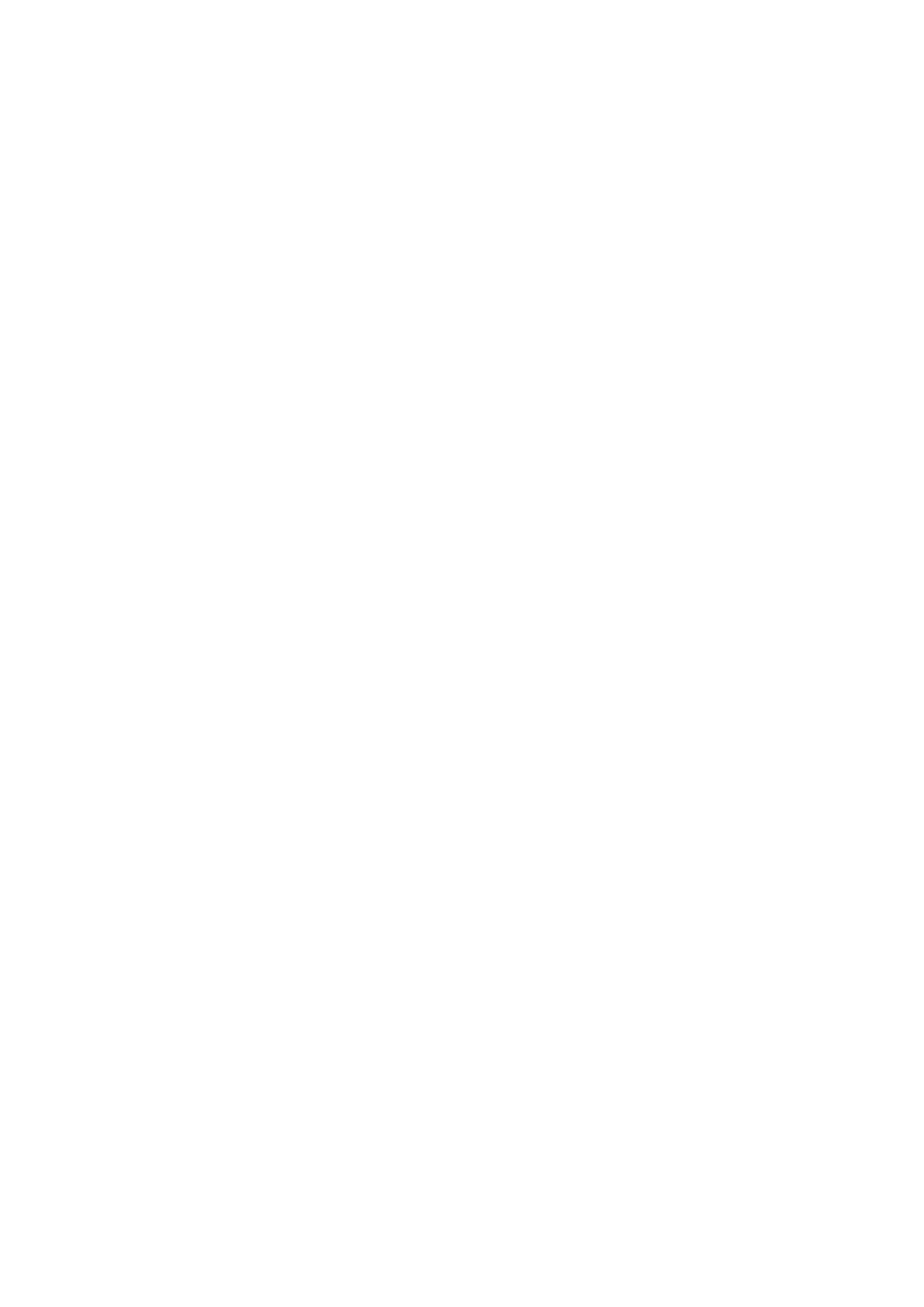Attach three Legs (C) to Wood Top (A) by Bolt (E) and Allen Wrench (H) as shown.



Attach Shelf Frame (B) to Leg (C) by Bolt (E) and Allen Wrench (H). Then attach Leveler (G) to the bottom of Leg (C) as shown.



2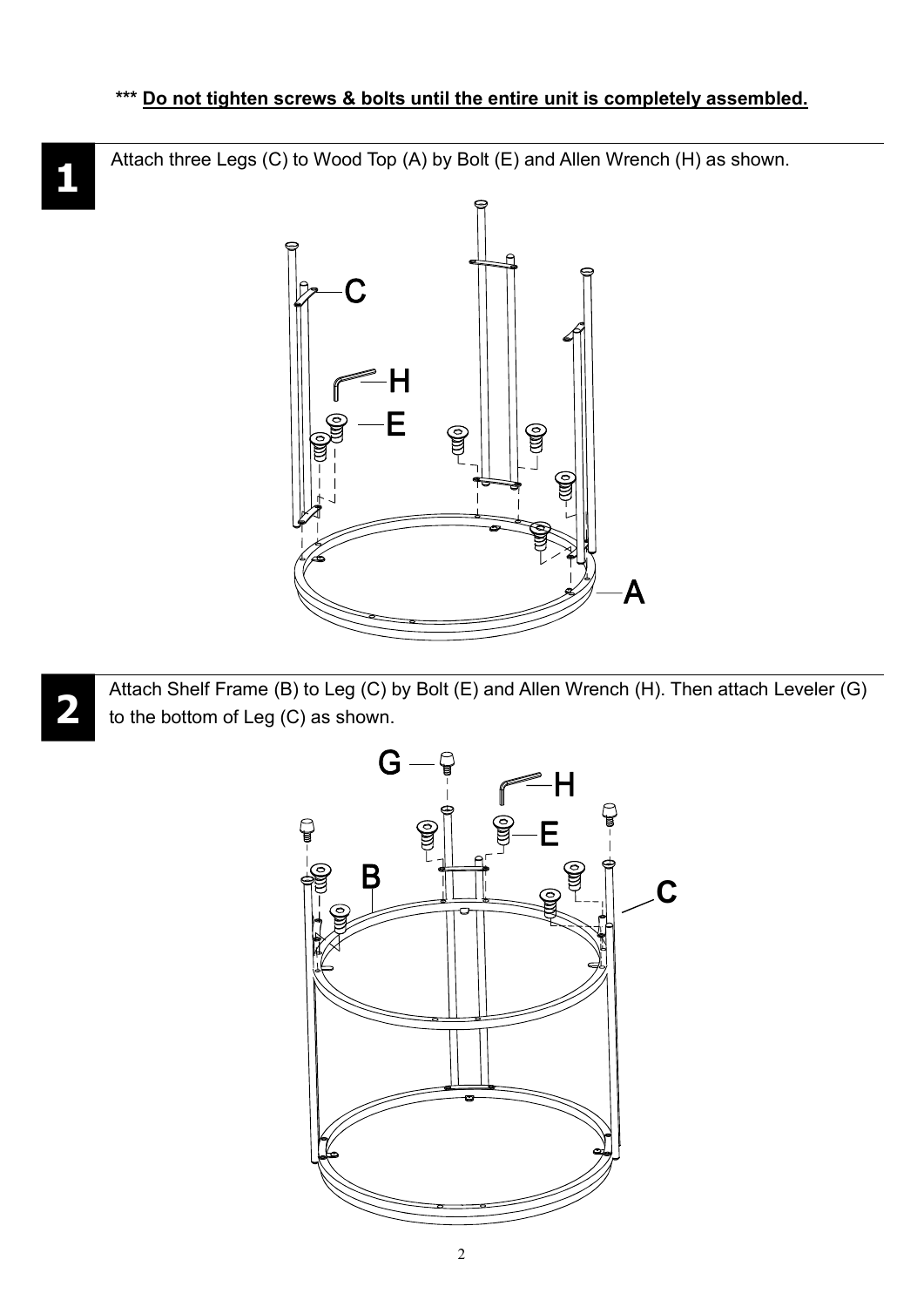Attach Pad (F) to Shelf Frame (B), then put the Mirror Shelf (D) on Shelf Frame (B) as shown.



Attach the last Leg (C) to Wood Top (A) and Shelf Frame (B) by Bolt (E) and Allen Wrench (H), then attach Leveler (G) to the bottom of Leg (C) as shown.



## Cleaning & Care

Treat surface with care. Surface is resistant to scratches but is not scratch resistant. Clean surfaces with a dry or damp soft cloth. Do not use abrasive cleaners. Hardware may loosen over time. Periodically check that all connections are tight.